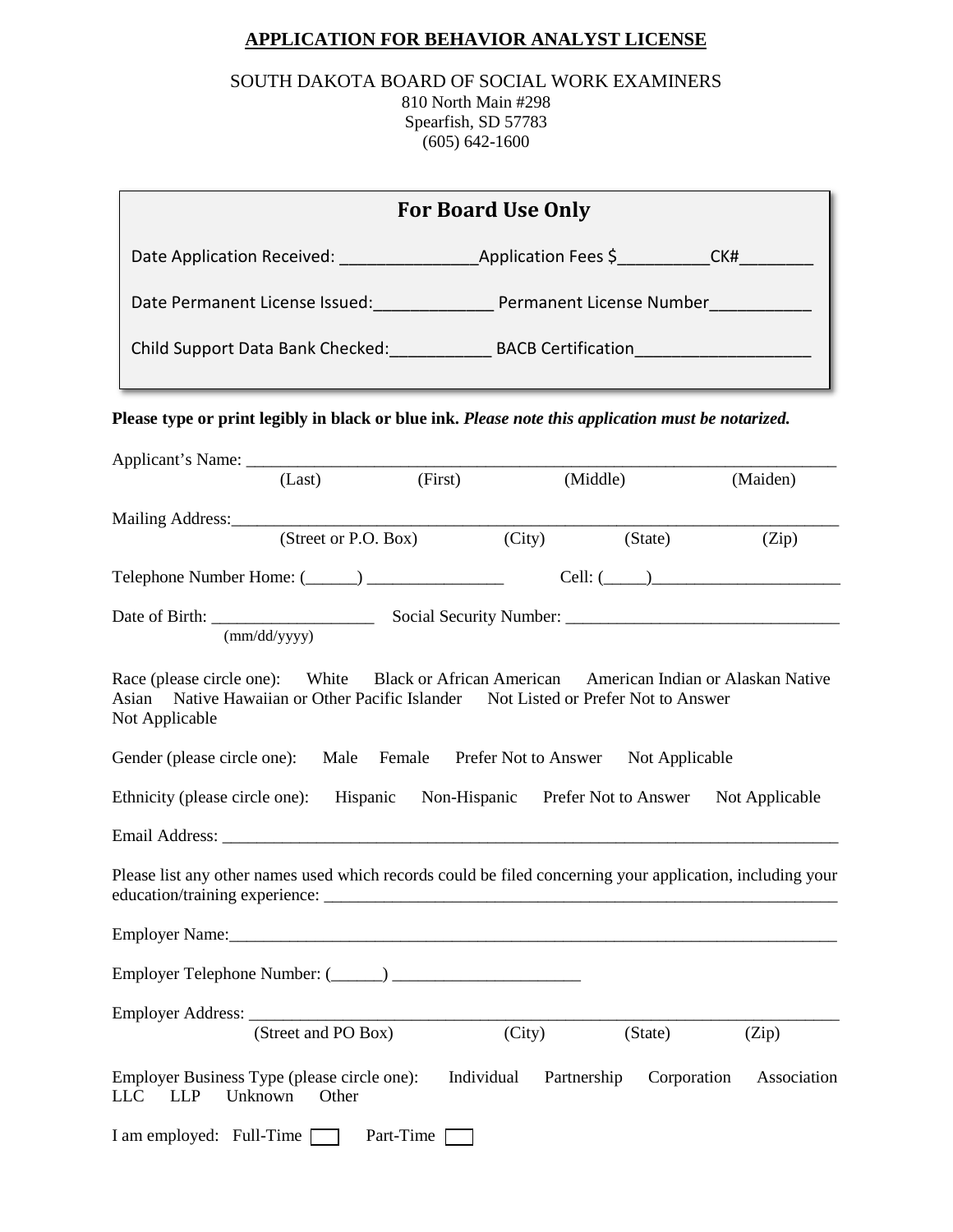|  |  |                                                              |  | 1. Are you licensed or have you ever been licensed to practice Applied Behavior Analysis in another |  |
|--|--|--------------------------------------------------------------|--|-----------------------------------------------------------------------------------------------------|--|
|  |  | state? Yes $\Box$ No $\Box$ If yes, please list the state(s) |  |                                                                                                     |  |

\*Please contact the board office(s) in the state(s) listed by mailing them the **Verification of License in Other State** form and request they fill the form out regarding your past or current license. They will need to forward the verification direct from their office to the South Dakota Board of Social Work Examiners at the address listed on the front page of this application.

| 2. Is your spouse an active duty member of the armed forces? Yes $\Box$ No $\Box$          |  |
|--------------------------------------------------------------------------------------------|--|
| If yes, was your spouse subject to military transfer to South Dakota? Yes $\Box$ No $\Box$ |  |
| If yes, did you leave employment to accompany your spouse to South Dakota? Yes $\Box$ No   |  |

#### **Education**

Do you have current BACB certification?  $\Box$  Yes  $\Box$  No If yes, please request through BACB they send the Board office proof of your certification. Proof of BACB certification must contain your name, certification number, the date certification was issued, and the expiration date. Current certification in good standing by the BACB is required for licensure.

Please list your relevant educations history below, beginning with the highest degree earned. Please have official undergraduate and/or graduate college transcripts sent directly to the Board of Social Work Examiners by the registrar of the college/university (address is on the front page of this form).

\_\_\_\_\_\_\_\_\_\_\_\_\_\_\_\_\_\_\_\_\_\_\_\_\_\_\_\_\_\_\_\_\_\_\_\_\_\_\_\_\_\_\_\_\_\_\_\_\_\_\_\_\_\_\_\_\_\_\_\_\_\_\_\_\_\_\_\_\_\_\_\_\_\_\_\_\_\_

\_\_\_\_\_\_\_\_\_\_\_\_\_\_\_\_\_\_\_\_\_\_\_\_\_\_\_\_\_\_\_\_\_\_\_\_\_\_\_\_\_\_\_\_\_\_\_\_\_\_\_\_\_\_\_\_\_\_\_\_\_\_\_\_\_\_\_\_\_\_\_\_\_\_\_\_\_\_

| Name and Location of Accredited College | Dates of Attendance | Degree and            |
|-----------------------------------------|---------------------|-----------------------|
|                                         | From $T_0$          | Date Granted          |
|                                         | $\text{(mm/yy)}$    | $\text{(mm/dd/yyyy)}$ |
|                                         |                     |                       |
|                                         |                     |                       |

#### **EMPLOYMENT RECORD FOR LAST 5 YEARS (Continued on the next page)**

Employer Name and Address Dates of Your Supervisor's

| Dates of   |
|------------|
| Employment |
| (From/To)  |

Position Name

\_\_\_\_\_\_\_\_\_\_\_\_\_\_\_\_\_\_\_\_\_\_\_\_\_\_\_\_\_\_\_\_\_\_\_\_\_\_\_\_\_\_\_\_\_\_\_\_\_\_\_\_\_\_\_\_\_\_\_\_\_\_\_\_\_\_\_\_\_\_\_\_\_\_\_\_\_\_

\_\_\_\_\_\_\_\_\_\_\_\_\_\_\_\_\_\_\_\_\_\_\_\_\_\_\_\_\_\_\_\_\_\_\_\_\_\_\_\_\_\_\_\_\_\_\_\_\_\_\_\_\_\_\_\_\_\_\_\_\_\_\_\_\_\_\_\_\_\_\_\_\_\_\_\_\_\_ \_\_\_\_\_\_\_\_\_\_\_\_\_\_\_\_\_\_\_\_\_\_\_\_\_\_\_\_\_\_\_\_\_\_\_\_\_\_\_\_\_\_\_\_\_\_\_\_\_\_\_\_\_\_\_\_\_\_\_\_\_\_\_\_\_\_\_\_\_\_\_\_\_\_\_\_\_\_

\_\_\_\_\_\_\_\_\_\_\_\_\_\_\_\_\_\_\_\_\_\_\_\_\_\_\_\_\_\_\_\_\_\_\_\_\_\_\_\_\_\_\_\_\_\_\_\_\_\_\_\_\_\_\_\_\_\_\_\_\_\_\_\_\_\_\_\_\_\_\_\_\_\_\_\_\_\_

\_\_\_\_\_\_\_\_\_\_\_\_\_\_\_\_\_\_\_\_\_\_\_\_\_\_\_\_\_\_\_\_\_\_\_\_\_\_\_\_\_\_\_\_\_\_\_\_\_\_\_\_\_\_\_\_\_\_\_\_\_\_\_\_\_\_\_\_\_\_\_\_\_\_\_\_\_\_

\_\_\_\_\_\_\_\_\_\_\_\_\_\_\_\_\_\_\_\_\_\_\_\_\_\_\_\_\_\_\_\_\_\_\_\_\_\_\_\_\_\_\_\_\_\_\_\_\_\_\_\_\_\_\_\_\_\_\_\_\_\_\_\_\_\_\_\_\_\_\_\_\_\_\_\_\_\_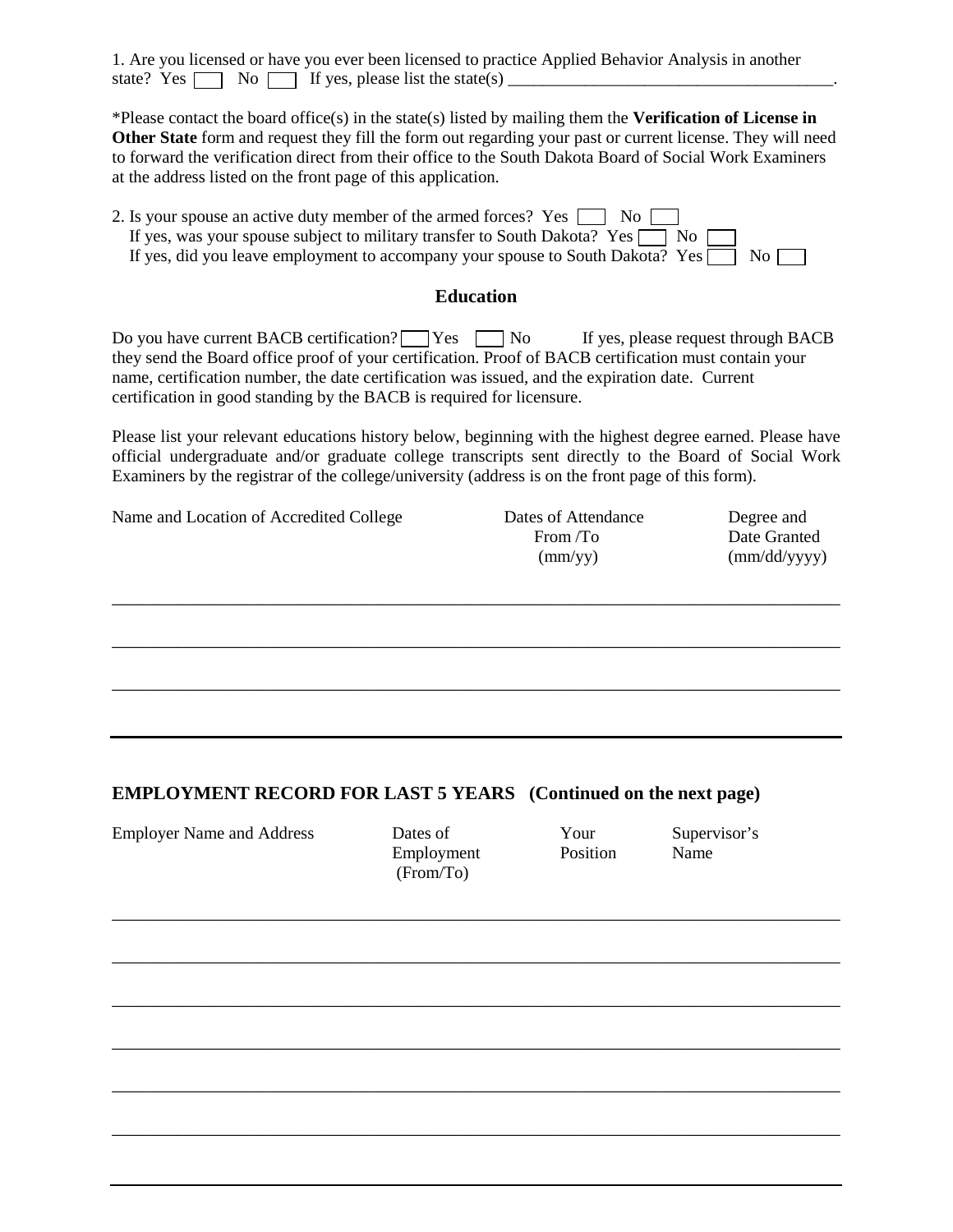| MISCELLANEOUS (Please mark Yes or No to each question)                                                                                                                                                                                                                                                        | Yes | No. |
|---------------------------------------------------------------------------------------------------------------------------------------------------------------------------------------------------------------------------------------------------------------------------------------------------------------|-----|-----|
| 1. Have you ever been convicted of a crime other than a misdemeanor traffic<br>offense? If yes, on a separate sheet please provide complete details.                                                                                                                                                          |     |     |
| 2. Has any State Board of Examiners or any professional organization determined<br>that you committed unprofessional conduct? If yes, on a separate sheet please<br>provide complete details.                                                                                                                 |     |     |
| 3. To your knowledge, has a complaint ever been filed against you, or a company<br>owned by you, with the BACB Board of Ethics or any other state licensure board?<br>If yes, on a separate sheet provide complete details including copies of the<br>court's judgment and any written decisions in the case. |     |     |
| 4. Have you ever been disciplined by the Behavior Analyst Certification Board<br>(BACB) or by any other professional association? If yes, on a separate sheet<br>provide complete details.                                                                                                                    |     |     |
| 5. Has any state rejected your application, suspended or revoked your<br>professional license or certificate? If yes, on a separate sheet provide complete<br>details.                                                                                                                                        |     |     |
| 6. SDCL 25-A-56 prohibits the issuance of a license of any state regulated license<br>if an applicant owes \$1,000 or more in past due child support. Do you owe<br>\$1,000 or more in past due child support?                                                                                                |     |     |

# **PLEASE READ CAREFULLY BEFORE YOU SIGN:**

By applying for behavior analyst licensure to the South Dakota Board of Social Work Examiners, I certify that:

\*I have read the South Dakota Behavior Analyst Law and the Rules of the Board. I agree to abide by the State Law and all current and subsequent Rules of the Board.

\*I declare and confirm that all information provided in this application has been examined by me and to the best of my knowledge and belief, is in all things true and correct. I understand that giving false information of any kind will result in denial of licensure.

\*I authorize the Board representatives to consult with others regarding the inspection of all records and documents that may be material to an evaluation of my professional qualifications and competence to carry out the privileges I request, of my physical and mental health status and of my professional and ethical qualifications.

\*I agree to hold the South Dakota Board Social Work Examiners, its members, officers, agents, and examiners free from any liability in connection with this application. I acknowledge acts are performed in good faith and without malice in connection with the evaluation of me and my credentials.

\*I release from any liability all individuals and organizations who provide information, including otherwise privileged or confidential information, to the South Dakota Board of Social Work Examiners in good faith, and without malice concerning my competence, professional ethics, character, physical and mental health, emotional stability, and other qualifications for staff appointment and clinical privileges.

\* Per Administrative Rule 20:85:01:09, I understand that the name, license number, and mailing address of all holders of a South Dakota-issued professional license will be provided in response to information requests for licensee lists from organizations and individuals.

\_\_\_\_\_\_\_\_\_\_\_\_\_\_\_\_\_\_\_\_\_\_\_\_\_\_\_\_\_\_\_\_\_\_\_\_\_\_\_ \_\_\_\_\_\_\_\_\_\_\_\_\_\_\_\_\_\_\_\_\_\_\_\_\_

```
Applicant's Signature Date (mm/dd/yyyy)
```